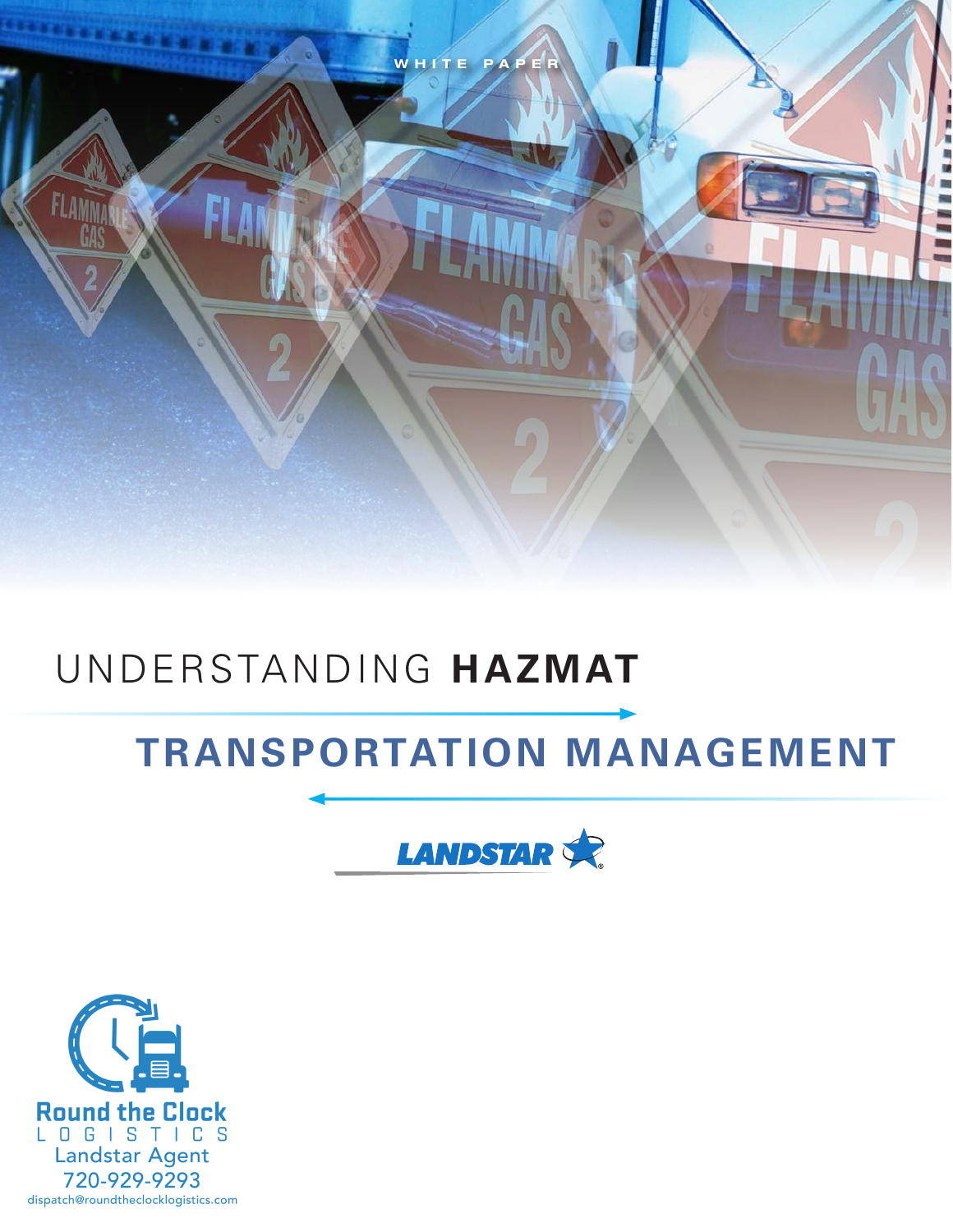**LANDSTAR** 

# UNDERSTANDING HAZMAT

#### Transportation Management

**Thether the goal** is to prevent accidents, preserve human lives, minimize adverse consequences, or ensure timely emergency response, the rules and regulations outlined by laws governing the transportation of hazardous materials (hazmat) are complex and apply directly to shippers and carriers. That means, whether shipping hazmat by highway, rail, air or water, any company whose goods fall into the hazmat category must adhere to these rules or risk fines, penalties, bad publicity and other potential exposure.



Sometimes a company's hazmat shipping papers contain incomplete or inaccurate information, meaning that there's potential that shipments are non-compliant with hazardous materials regulations. These discrepancies may range from minor issues such as no package type or unit of measure listed for each hazmat entry on the shipping paper, up to more concerning violations such as incorrect or no shipping descriptions listed, missing or incorrect hazmat placards offered and improper load securement—all of which are violations of U.S. Department of Transportation (DOT) regulations.

Moreover, violations listing both the shipper of goods and the carrier are recorded within the DOT database. To further complicate things, not all hazardous materials regulations are congruent or aligned with one another. For example, according to the National Conference of State Legislatures (NCSL), state laws address some or all of the following key benchmarks within the hazmat supply chain:

- Registration and permit programs
- Routing requirements
- Notification
- Financial liability
- Emergency response planning and training
- Inspection
- Enforcement
- Shipment restrictions

Hazmat transportation's multifaceted nature makes logistics particularly complicated, especially when carriers don't realize that they're transporting such goods. "Even though a manufacturer may be an expert at producing goods," says Mike Cobb, Landstar's vice president of safety and compliance, "it may not be as well-versed in the intricacies of transporting those materials, including unknowingly offering carriers non-compliant hazmat shipments."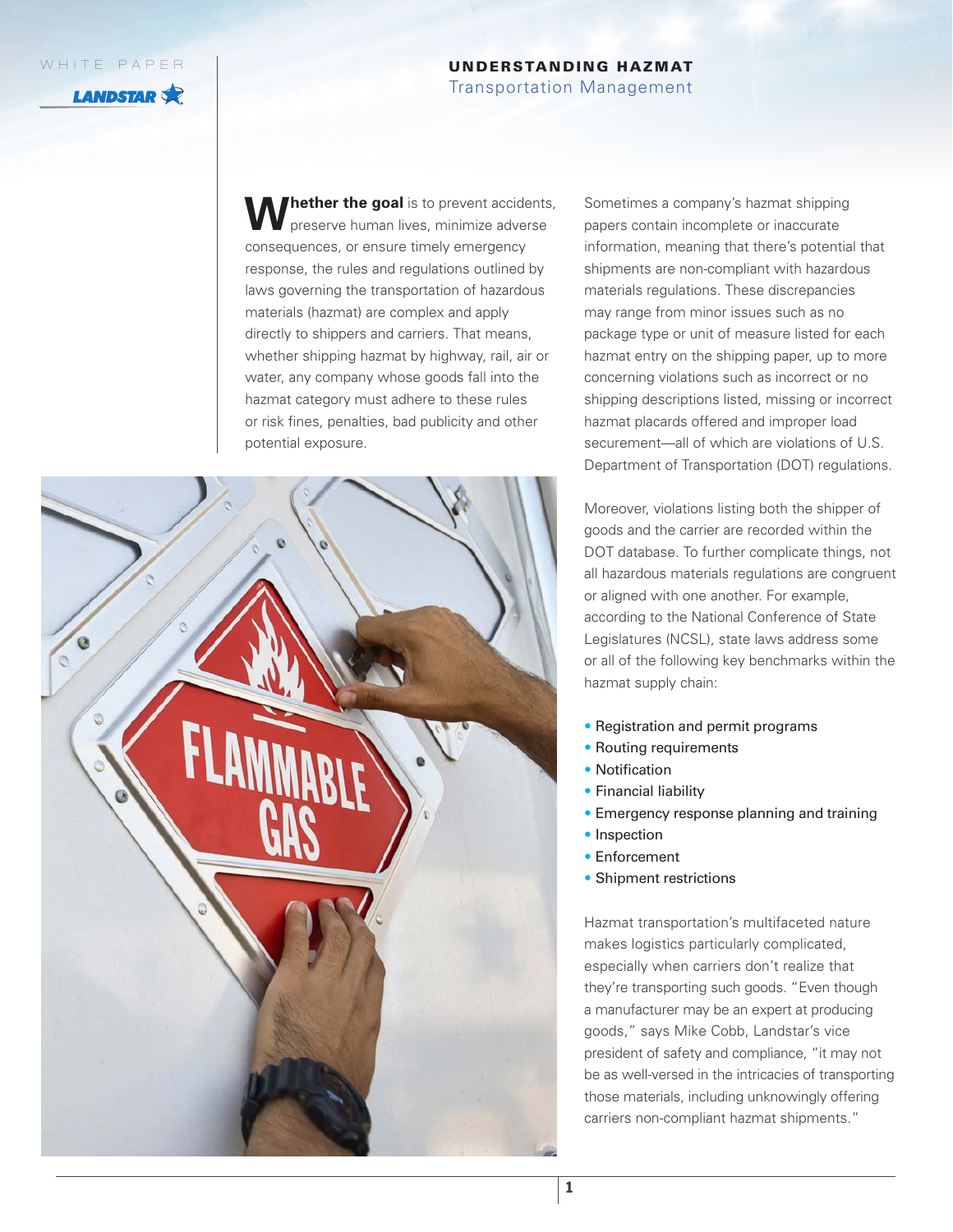**LANDSTAR** 

## UNDERSTANDING HAZMAT

Transportation Management



#### **What are Hazardous Materials?**

Any company working with hazardous materials of any type must understand the nature of hazardous materials and the steps that must be taken to ship such goods in the safest possible manner.

By definition, a hazardous material is a substance or material that the Secretary of Transportation has determined is "capable of posing an unreasonable risk to health, safety, and property when transported in commerce and has been designated as hazardous under the federal hazardous materials transportation law." The term includes substances, hazardous waste, marine pollutants, elevated temperature materials, and other materials designated as hazardous.

It's important to note that there's a distinction between the obvious hazardous materials (liquid gasoline, ammunition, explosives) and less obvious hazmat, like in the case of Class 9 commodities (lithium batteries, dry ice) that don't require the transport vehicle to be placarded for domestic transport.

When a company understands whether or not its goods meet the definition of hazardous materials, it can then initiate, use and continuously monitor the appropriate hazmat management programs. "By having a hazmat program in place," says Wes Pace, Landstar's director of hazardous materials compliance, "a company limits its risk and potential liability."

An established hazmat management program also helps companies adjust when there are changes to state or federal regulations. For example, the program manager should review Federal Register notices available online on a daily basis to identify any changes or proposed changes that could or would impact the company's business practices.



# **"By having a hazmat program in place, a company limits its risk and potential liability."**

—Wes Pace, Landstar's director of hazardous materials compliance

"While the process for regulation changes is lengthy," Pace explains, "it provides ample time—for the most part—for businesses to ensure they can and do have measures in place to meet the regulation changes and requirements."

Most recently, for example, classification revisions have been made for the transportation of lithium batteries—a point made very public in connection with the controversy over the Samsung Note 7. "Due to the safety concerns associated with transporting lithium batteries, particularly by air," says Pace, "the government has made ongoing revisions to the regulations on lithium batteries to ensure safe transport and to protect the public."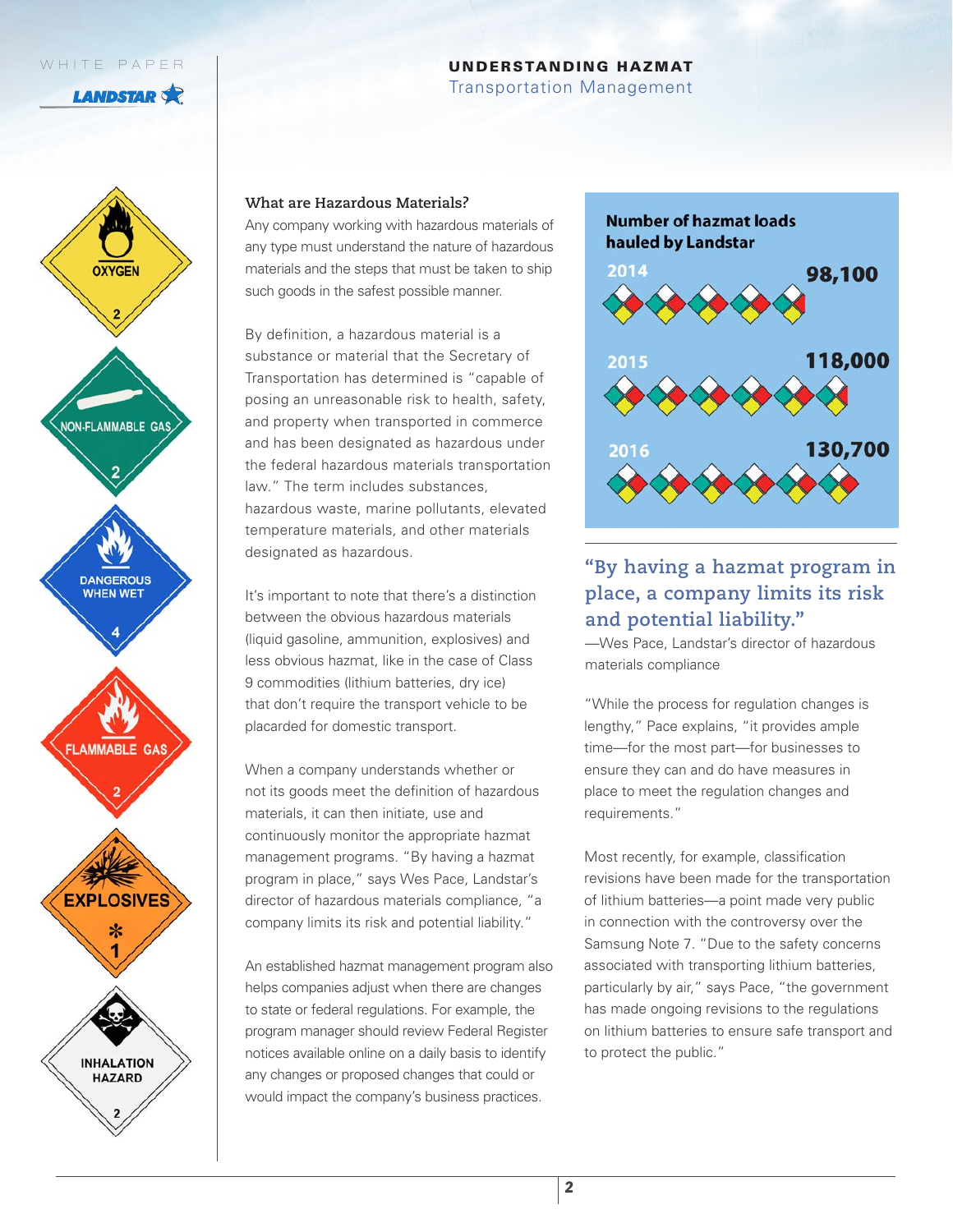**LANDSTAR** 

#### UNDERSTANDING HAZMAT

Transportation Management

#### **Measuring the Risks**

The risks of shipping hazardous materials without following the proper procedures are many, and they include:

#### **RISK FOR MANUFACTURERS/SHIPPERS:**

- **1** The principal risk when transporting hazardous materials is always the potential of personal injury and property damage due to mishandling;
- **2** Regulatory risks include exposure to potential civil penalties imposed by the US DOT, such as by the Pipeline and Hazardous Materials Safety Administration (PHMSA);
- **3** Individual state violations can also occur; and
- **4** Based on incident circumstances, other government agencies such as Occupational Safety and Health Administration (OSHA) and the Environmental Protection Agency (EPA) can be involved.

Other risks include the potential for negative impact viewed by the general public, potential loss of authority to ship hazardous materials, and potential loss of business. The DOT has established guidelines for minimum and maximum civil penalties of not more than \$78,376 for each violation, except for the maximum civil penalty of \$182,877 if the violation results in death, serious illness, or severe injury to any person or substantial destruction of property. (Individual states can and often impose fines, which vary by state.)

**RISK FOR CARRIERS:** All of the above, plus Compliance, Safety, Accountability (CSA) points, which are points assigned to a carrier by DOT based on violations received during roadside inspections.

## **RISK FOR TRUCK OWNER-OPERATORS AND**

**DRIVERS:** Operators face the same monetary penalties as shippers and carriers, plus potential of suspension from transporting hazardous materials or loss of truck lease or employment.



**RISK TO THE GENERAL PUBLIC:** The general public could encounter risk associated with an incident/accident involving a shipment of hazardous materials if in close proximity to a release of certain hazardous commodities.

While there are many risks associated with mishandling hazardous materials in the supply chain, the biggest challenge is that shippers may be unknowingly offering such materials to carriers. There are nine different hazard classes/divisions of hazardous materials. All hazard classes pose equal risk of fine, penalty and violation, from paint that falls under Class 3 Flammable Liquids to Helium and Oxygen that fall under Class 2.2 Non-Flammable Gas.

"Most Class 2.2 Non-Flammable Gas meets the definition of a hazardous material because the commodity is under pressure," Pace explains. "By the same token, some hazard classes pose severe risk as is the case with some Class 1 Explosives, Class 2.3 Poisonous Gasses, and Class 6.1 Poisonous Liquids that pose an inhalation hazard, where there is no room for error."

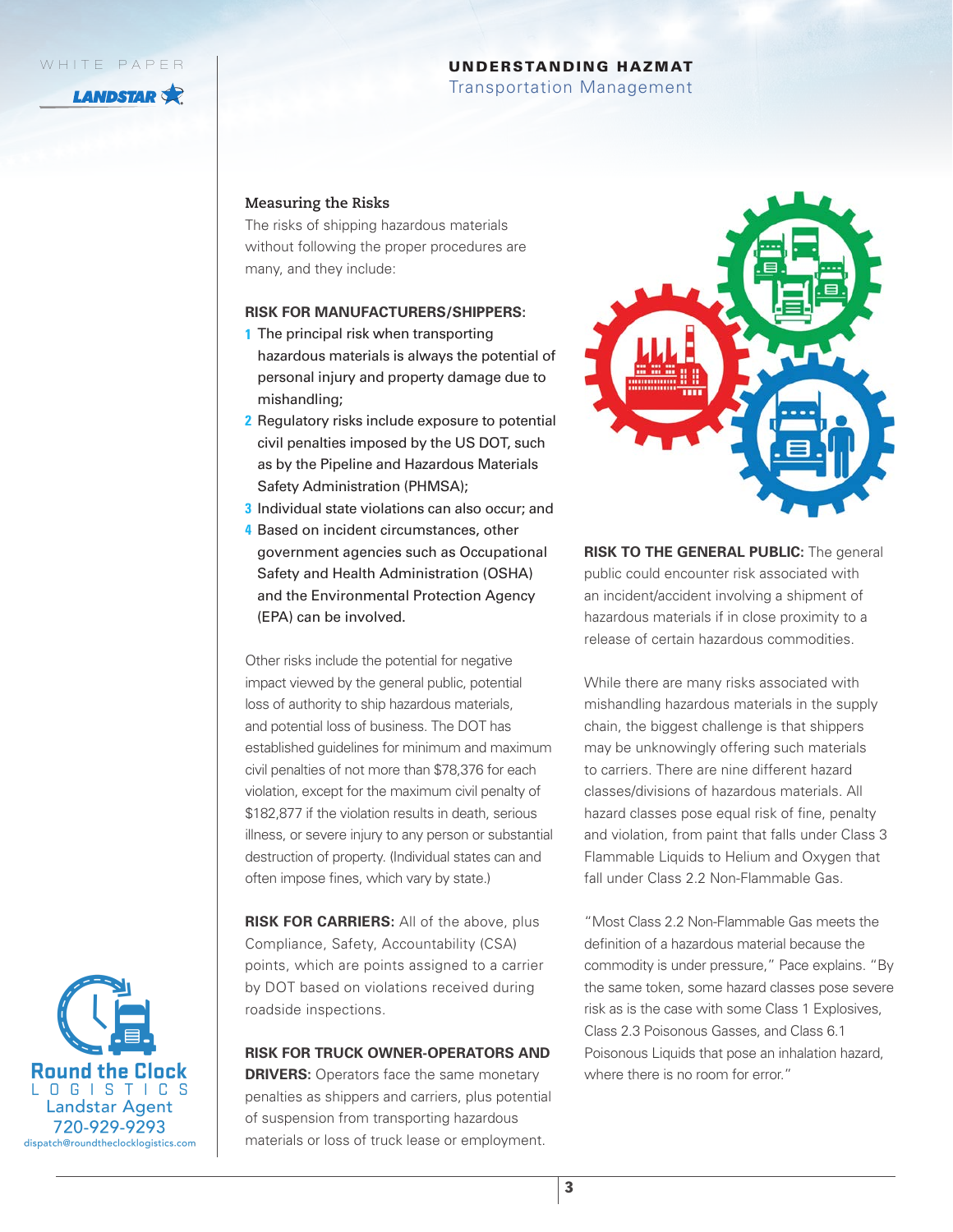**LANDSTAR** 

# UNDERSTANDING HAZMAT

Transportation Management



In many cases, it's the companies that don't regularly handle hazmat that find themselves

operating on the wrong side of state and federal regulations. "Even companies that offer hazmat to carriers for transport and are on top of their game don't always operate in a safe and compliant manner," Pace points out. "As well, those companies that rarely handle hazmat may not be up-to-date with the ever-changing regulations and wind up offering non-compliant shipments to carriers."

It's important to understand that regulations require that a company shipping hazardous materials must offer compliant shipments to carriers and that carriers should only accept compliant shipments. Companies should vet the hazmat carriers they utilize on items ranging from financial stability to appropriate insurance to experienced personnel and only use reputable carriers that are knowledgeable in hazardous materials. For example, a site

visit and discussion with a carrier's key hazmat professionals will provide insight into their processes around training, monitoring and communication.

When evaluating which hazmat carrier to work with, shippers should verify whether the carrier is: **1** Registered and permitted to transport hazmat;

- **2** Financially stable; and
- **3** Properly insured with appropriate levels and coverages applicable to hazmat transportation.

And, look into whether the hazmat carrier has:

- **1** An understanding of which classes of hazmat they are able to transport;
- **2** Dedicated and experienced personnel to monitor regulatory changes and assist a shipper with hazmat questions;
- **3** The ability and willingness to review and understand a shipper's product, shipping papers, applicable placarding and firstresponder requirements; and
- **4** Capacity management capabilities to ensure compatibility between shipper, commodity and capacity.

Using carriers that scrutinize the hazmat shipments they accept can and does catch shipment discrepancies that could otherwise result in unsafe situations or violations at roadside DOT inspections. Such carriers minimize potential risk and liability of noncompliant shipments to the company.

## **Risk at Shipper/Company Facility**

For example, a company or manufacturer not normally involved with hazmat could run into a situation where a chemical that has been released in its facility must now be properly disposed of. The simple transport of those materials to a waste facility for disposal can throw the company unwittingly into the role of "hazmat shipper," literally overnight.

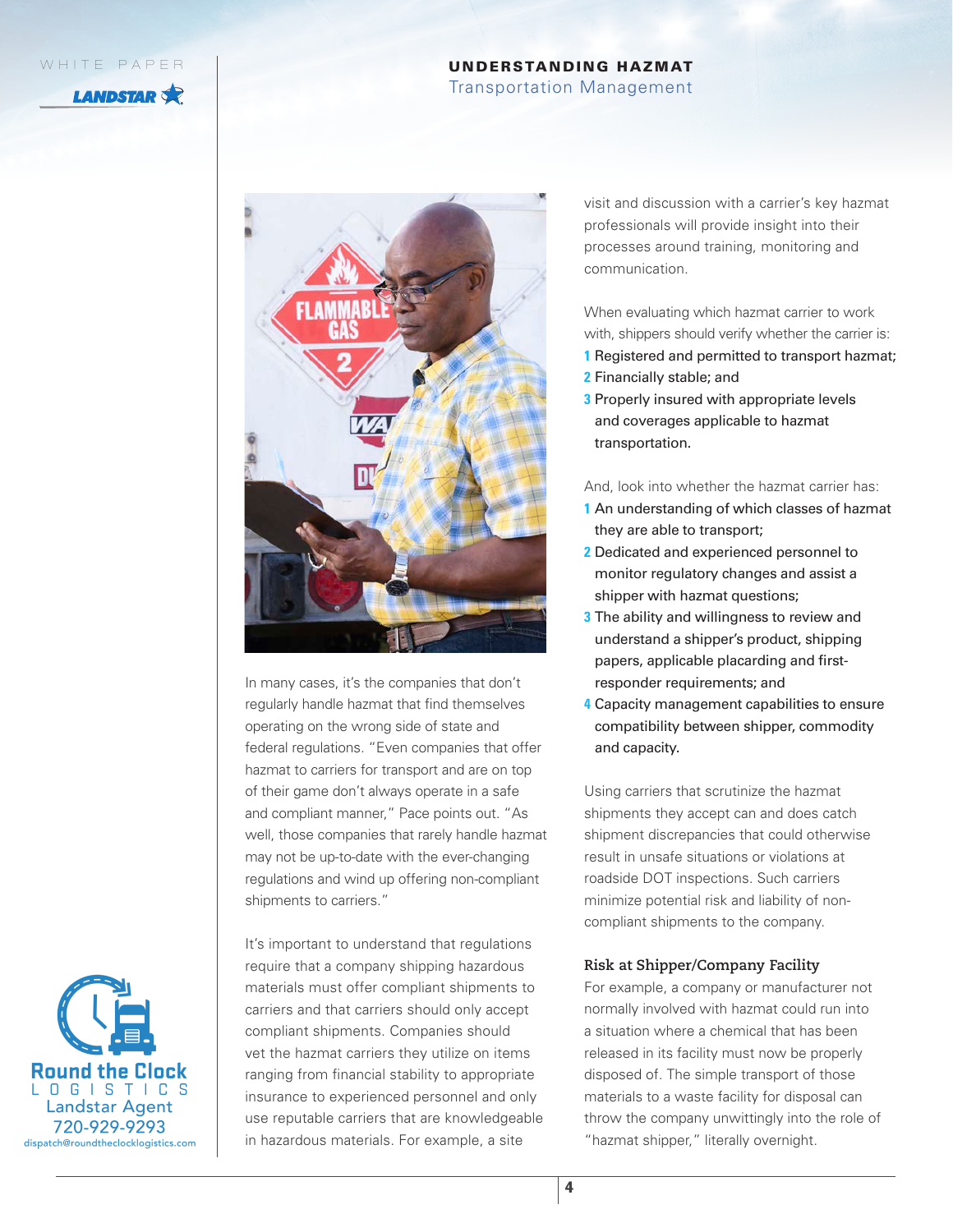**LANDSTAR** 

# UNDERSTANDING HAZMAT

Transportation Management



Another example would be a chemical hazardous or otherwise—that may have exceeded its shelf life and that now has to be disposed of. "These types of situations—and the potential risk and liability associated with them can often be avoided by simply having a strong Environmental Health, Safety & Security (EHS&S) program in place," says Cobb, "or by having a knowledgeable regulatory compliance member on the team."

# **How One Company Overcame its Hazmat Challenges**

While working with a large, national customer several years ago, Landstar discovered several issues with the hazmat descriptions listed on the customer's shipping documentation.

"Because those bills were computer-generated," says Pace, "we knew that the issues would continue both for us and for other carriers transporting the firm's hazmat shipments."

When the customer was alerted about the problem, it questioned Landstar. After all, the company had been "doing it this way for years with no issues," what could be wrong with that established process? "We explained that federal regulations required that specific information be listed with each hazmat entry on the bill," Pace recalls, "and that by accepting and moving the load, we'd also be at risk for violations, fines, and potential out-of-service orders during roadside DOT inspections."

The problem continued, namely because the customer was reluctant to make the necessary corrections. "Landstar capacity providers made the necessary corrections on each shipment, to ensure compliance," says Pace.

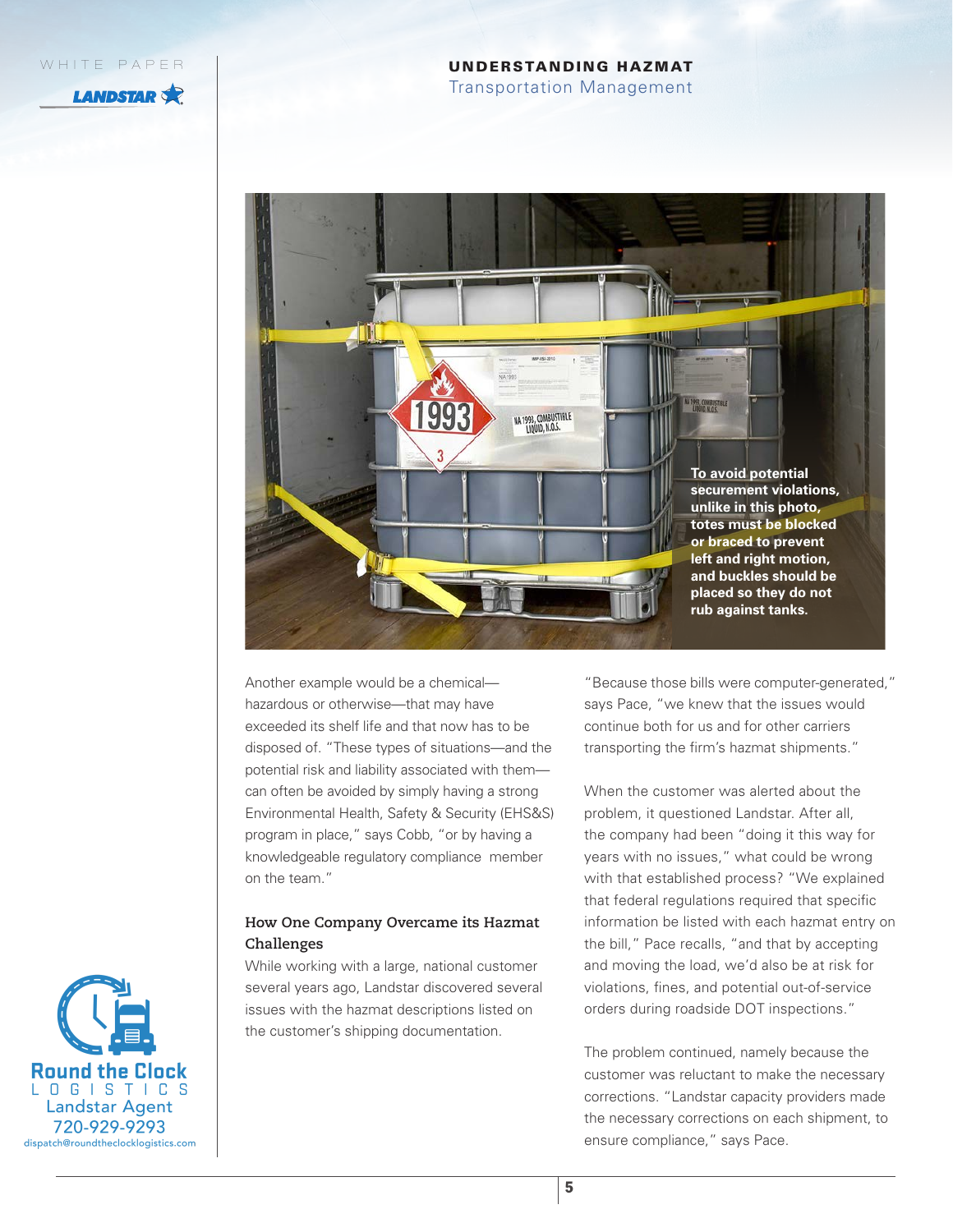**LANDSTAR** 

# UNDERSTANDING HAZMAT

Transportation Management

# Safety Education is a Must

At Landstar, safety comes first. That's why Landstar developed **M.U.S.T.**–**Mutual Understanding of Safety Together**–a unique program that brings Landstar representatives and customers together to ensure their freight is delivered safely, on time, damage free and in a professional manner.

This program can be customized specifically to address hazardous materials, allowing a manufacturing customer to participate in the fundamentals directly related to its business.

Through a mutual understanding of each other's perspectives – shipper and carrier – safety awareness can be raised to new heights.

- The M.U.S.T. program includes analysis and methodologies to:
- Provide safety statistics to better evaluate carriers
- Help identify proper ways of securing freight, including hazmat
- Eliminate potential accidents at loading and unloading facilities, especially customer or manufacturer locations
- Identify cargo damage causes
- Understand various regulations and best practices for transporting hazmat

And while this process worked, the root cause was not fixed. That was until Pace met with the appropriate customer representative who agreed to review 50+ shipping documents that had been itemized by violation and regulation reference number. Agreeing that there was a problem that needed mitigating, the customer upgraded its computer system while at the same time informing all of its facility managers of the need to comply with hazmat regulations.

"I'll never forget coming in early one morning and finding all of that customers' hazmat shipping descriptions correct and shipping documentation compliant," Pace recalls. "We continue to service this customer, which now understands and appreciates what we're trying to accomplish, which is to protect both them and us from roadside violations. Together we were able to find a solution," Pace added.

#### **Hazmat 101: Steps to Success**

For companies that regularly or occasionally transport hazardous materials, maintaining hazmat authority (either with an EHS&S expert or an outside consultant), securing

**"The risk, liability and exposure are too great to not have a clear understanding of the products they're handling, and to ensure their processes are both safe and compliant."** 

—Mike Cobb, Landstar's vice president of safety and compliance

qualified carriers with hazmat certified drivers, and ensuring that only qualified and trained employees have access to any part of the hazmat operation are all "must haves."

Staying abreast of changing regulations is equally as important, as is maintaining constant vigilance over exactly what is being shipped, how it's being shipped, and what entities are handling those shipments.

"Any business that uses, stores, or offers chemicals of any kind, hazardous or otherwise, that doesn't have an EHS&S/regulatory person on staff should consider bringing in a consultant to evaluate their processes and what chemicals